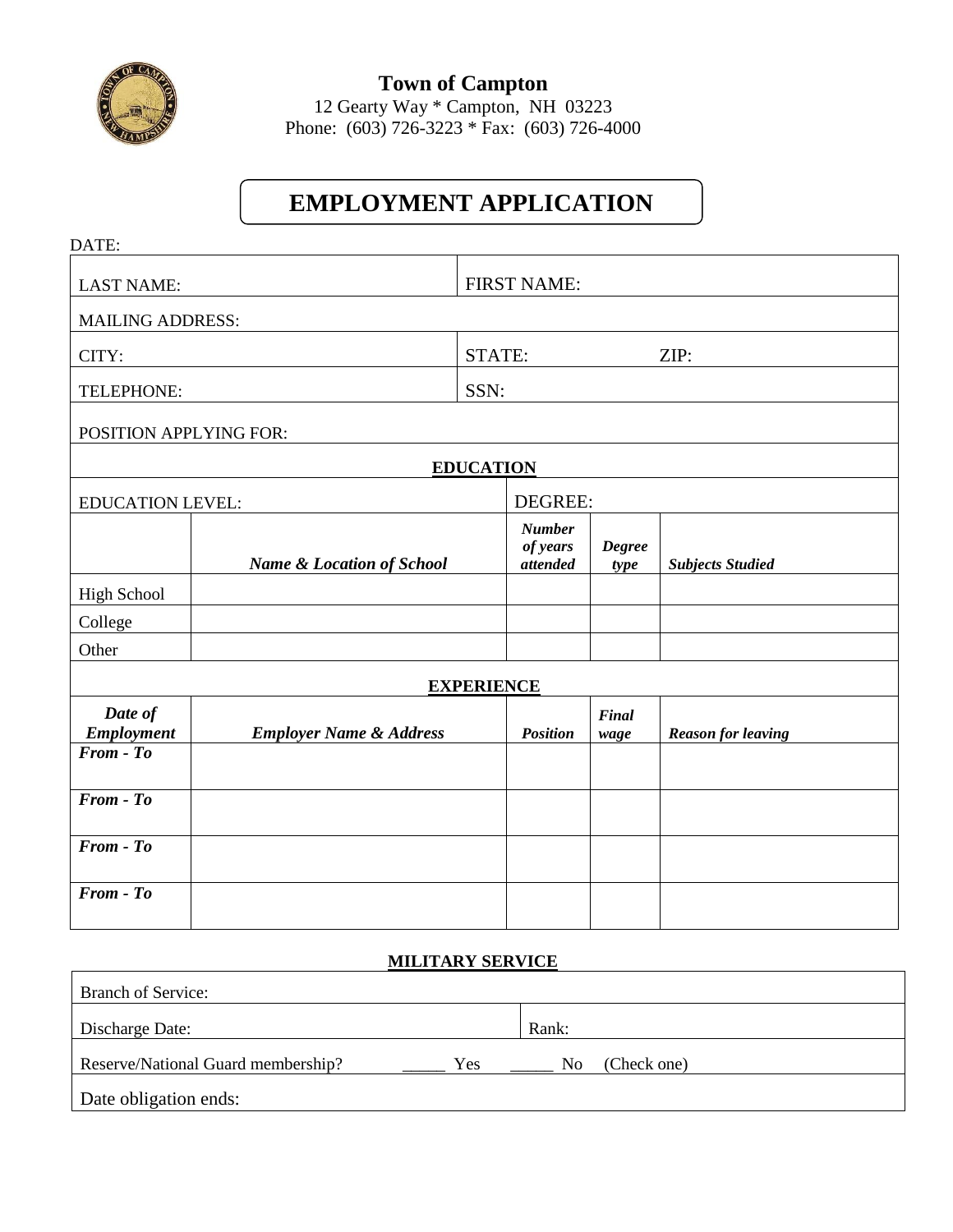| Yes. | No Over age 18 years? |  |
|------|-----------------------|--|
|      |                       |  |
|      |                       |  |

- 2. \_\_\_\_\_ Yes \_\_\_\_\_ No Able to provide, upon employment, genuine proof of identity and eligibility to be legally employed on an unrestricted basis in the United States?
- 3. \_\_\_\_\_ Yes \_\_\_\_\_ No A licensed driver? (answer only if position requires)
- 4. \_\_\_\_\_\_ Yes \_\_\_\_\_\_ No A previous employee of the town? Dates of previous employment: From \_\_\_\_\_\_\_\_\_\_\_\_ To \_\_\_\_\_\_\_\_\_\_\_\_\_
- 5. \_\_\_\_\_\_ Yes \_\_\_\_\_ No Have you ever been convicted of a felony? If yes, give date, place, charge and disposition: \_\_\_\_\_\_\_\_\_\_\_\_\_\_\_\_\_\_\_\_\_\_\_\_\_\_\_\_\_\_\_\_\_\_\_\_\_\_\_\_\_\_
- 6. \_\_\_\_\_ Yes \_\_\_\_\_ No Do you have relatives currently employed with the town?

If yes, state name and relationship: \_\_\_\_\_\_\_\_\_\_\_\_\_\_\_\_\_\_\_\_\_\_\_\_\_\_\_\_\_\_\_\_\_\_\_\_\_\_\_\_\_\_\_\_\_\_

#### **SPECIAL SKILLS/LICENSES**

|                                                                                                                          | Expiration date: |
|--------------------------------------------------------------------------------------------------------------------------|------------------|
| List any other skills you have that will be beneficial in the performance of the position for which<br>you are applying: |                  |

### **REFERENCES**

| <b>Name</b> | Company name | Address (City/State)   Telephone | <b>Years</b><br><b>Known</b> |
|-------------|--------------|----------------------------------|------------------------------|
|             |              |                                  |                              |
|             |              |                                  |                              |
|             |              |                                  |                              |